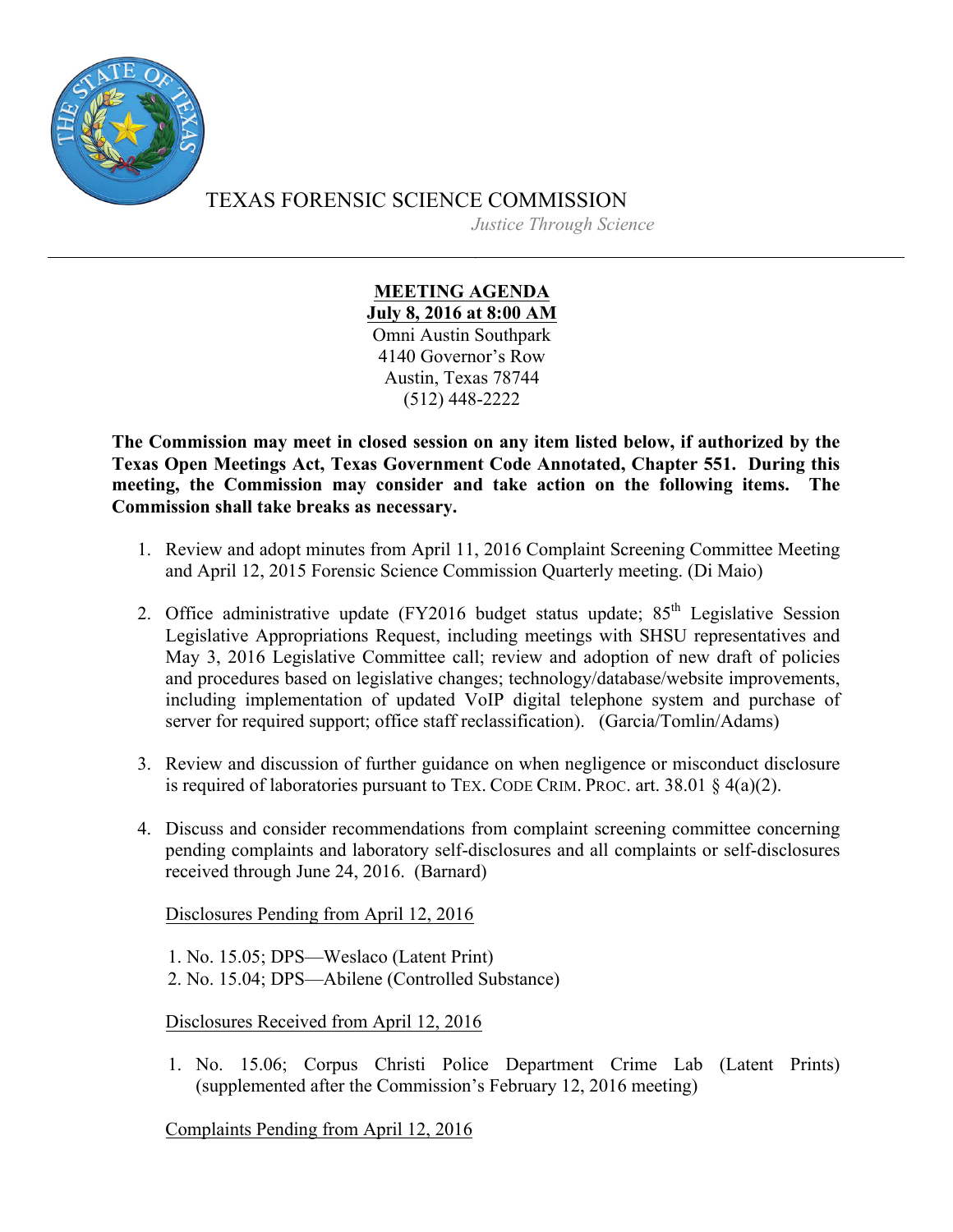- 1. No. 16.09; Kujala (Fort Worth Police Department Crime Lab, Firearm/Tool mark)
- 2. No. 16.12; Anonymous (HFSC, Toxicology)

Complaints Received as of June 24, 2016

- 1. No. 16.19; Anderson, Eric D. (McClennan County Child Advocacy Center Dr. Ann Sims, Sexual Assault Exam and Testimony)
- 2. No. 16.20; Leonard, Israel (Southwestern Institute of Forensic Science, Toxicology)
- 3. No. 16.21; Moreno, Juan A. (University Health System, DNA)
- 4. No. 16.22; Furtado, Christopher (Forensic Odontologists Campbell, Loomis and Reese; Bite mark/DNA)
- 5. No. 16.24; de la Rosa, Paulo (Children's Medical Center of Dallas; S.A.N.E.)
- 6. No. 16.25; McCain, Greg (Dr. Leah Lamb-Cooks; S.A.N.E.)
- 7. No. 16.26; Tienda, Jr., Ronnie (Southwestern Institute of Forensic Sciences, Ballistics)
- 8. No. 16.28; Drummer, Cornell (Bexar County Medical Examiner's Office—Dr.'s Di Maio and Stengels, Ballistics)
- 9. No. 16.29; Garcia, Daniel (Harris County Institute of Forensic Science, Autopsy including toxicology, ballistics, and other medical testing)
- 10. No. 16.30; Smith, Collin (DPS Austin; Ballistics)
- 11. No. 16.32; Hooks, Ray Dale (DPS Tyler; Blood Alcohol)
- 12. No. 16.33; Rogers, Dennis Wayne (DPS Garland; Serology, DNA)
- 13. No. 16.34; Reyes Jr., Reynaldo (Unknown lab in San Antonio; DNA)
- 14. No. 16.36; Dunnavant, Catherine (DPS Garland & DPS Abilene; Controlled Substance)
- 15. No. 16.37; Gruenfelder, Daniel (OB Associates, Dr. Clarice Grimes; physical exam)
- 16. No. 16.39; Sanders, Del Ray (DPS Houston; DNA, Trace)
- 17. No. 16.41; Clark, Norma (Harris Cty IFS, HPD, Harris Cty SD; GSR, DNA, Blood Spatter)
- 5. Discuss status and any updates for crime laboratory accreditation program, including review and discussion of forensic disciplines previously exempted by DPS, Attorney General Opinion request regarding reporting requirements for unaccredited disciplines under Texas Code of Criminal Procedure article 38.01, discussion of ASCLD/LAB merger with ANAB and potential new administrative rules regarding the merger. (Garcia/Tomlin)
- 6. Discuss licensing advisory committee progress and updates, including May 10, 2016 and June 14, 2016 licensing advisory committee meetings and development of forensic discipline and sub-discipline categories for licensing, development of requirements to fulfill each component to obtain a license, acquisition of necessary software and other technology, including discussions regarding iMIS content management system, scheduling of additional meetings and next steps. (Mozayani/Hilbig)
- 7. Discuss Rio Grande Identification Project progress, including teleconferences and collaboration efforts with EAAF, UNT, pathologists and medical examiners (Farley, Stern, and Peerwani), status of comparison of EAAF reference samples to UNT local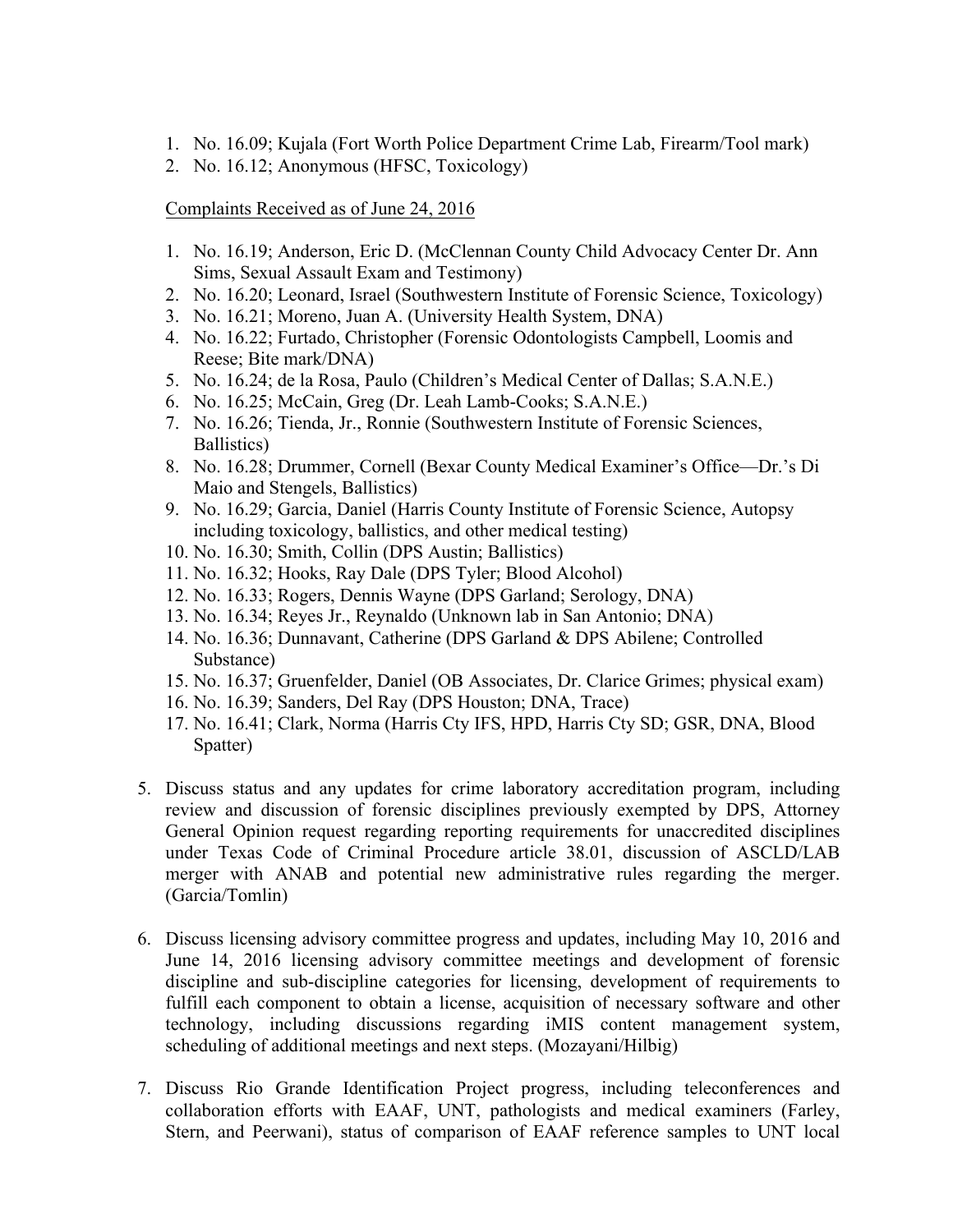databank, execution of MOU with instruction and requirements about cross-referencing samples between BODE (which houses EAAF DNA databank) and UNT's local databank of missing person samples, organization of future collection of reference samples in each country to be submitted by an investigative agency that satisfies federal requirements, recent Police Executive Research Forum meeting in D.C. attended by Hughes-Stamm, collaboration with Thea Whalen at Texas Justice Court Training Center, including training at 72nd Annual Education Conference of Justice's of the Peace and Constables Association in San Antonio June 30 and other next steps. (Hughes-Stamm/Garcia/Tomlin)

- 8. Update from Texas Association of Crime Laboratory Directors. (Kahn or designee)
- 9. Update on Retrograde Extrapolation Education Project. (Alpert)
- 10. Update from Hair Microscopy Panel, including notification recommendations from May 25, 2016 Hair Microscopy Panel Meeting, finalization of notification letters and communication of same to stakeholders; update on transcript review. (Garcia/Vilbas)
- 11. Update regarding Bite Mark Panel (Chaney–National Innocence Project) #15-07, including record collection and review. (Garcia)
- 12. Status of DNA Mixture Interpretation Review, including:
	- a. Laboratory progress—(public and private);
	- b. Update and review of report from May 27-28, 2016 audit at Austin Police Department crime laboratory and review of associated costs for budgeting;
	- c. Update on notification issues;
	- d. Training for lawyers and scientists; and
	- e. Status of case review, including collection of DNA review forms, triage of cases and any expected retesting thus far. (Wicoff/Garcia)
- 13. Report from presentation at Bode East conference. (Garcia)
- 14. Report from presentation at Quattrone Center Spring 2016 Symposium Technology in Criminal Justice conference. (Garcia)
- 15. Report from Texas Division of International Association for Identification Conference in Galveston, Texas. (Mozayani/Tomlin)
- 16. Report from National Forensic Science Commission meeting. (Di Maio/Garcia)
- 17. Consider proposed agenda items for next quarterly meeting. (Di Maio)
- 18. Schedule and location of future panel and quarterly meetings. (Di Maio)
- 19. Hear public comment. (Di Maio)
- 20. Adjourn.